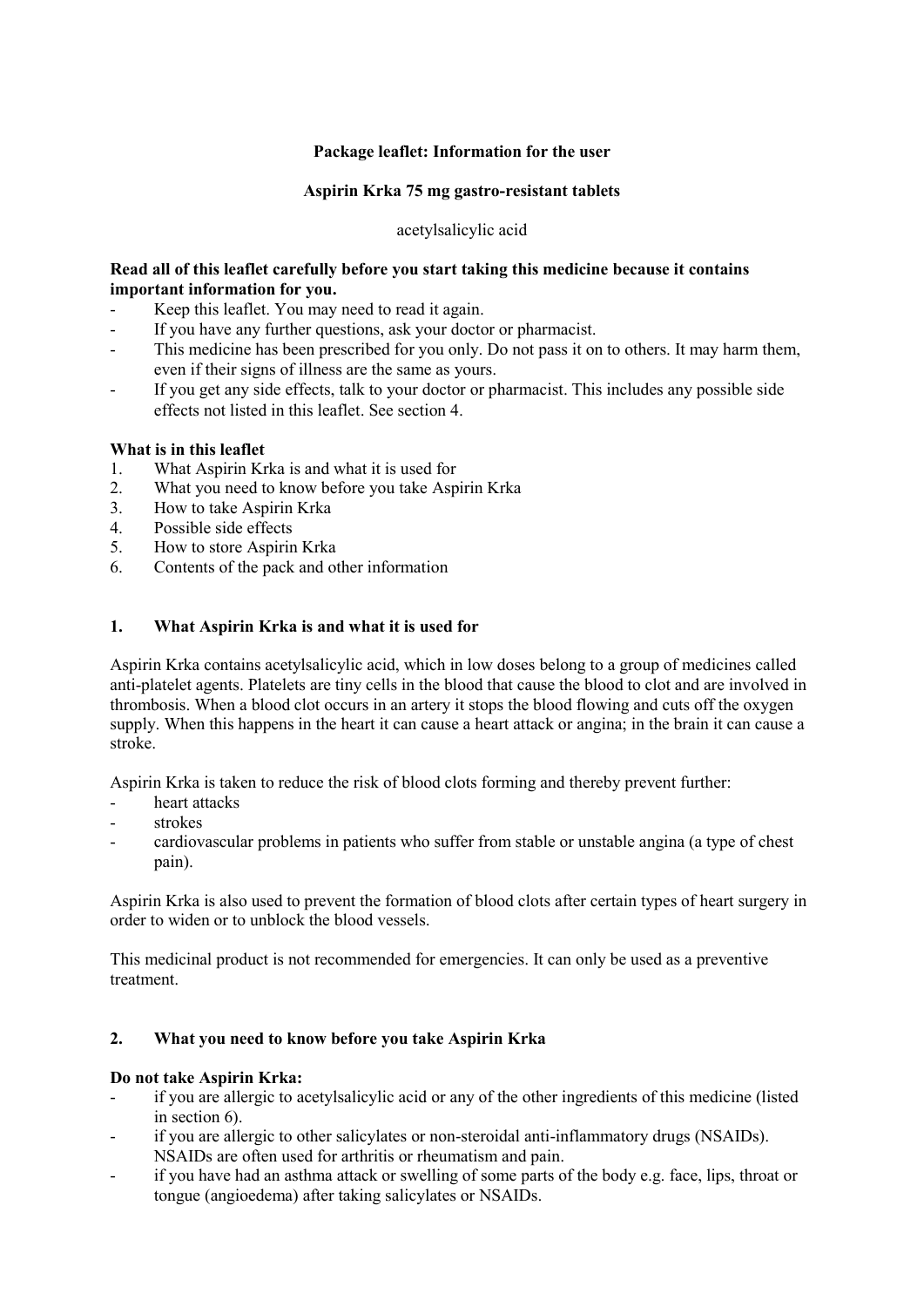- if you currently have or have ever had an ulcer in your stomach or small intestine or any other type of bleeding like a stroke.
- if you have ever had the problem of your blood not clotting properly.
- if you have severe liver or kidney problems.
- if you have severe heart problems which can cause shortness of breath and ankle swelling
- if you are in your last 3 months of pregnancy; you must not use higher doses than 100 mg per day (see section "Pregnancy and breast-feeding").
- if you are taking a medicine called methotrexate (e.g. for cancer or rheumatoid arthritis) in doses higher than 15 mg per week.

# **Warnings and precautions**

Talk to your doctor or pharmacist before taking Aspirin Krka.

- if you have trouble with your kidneys, liver or heart.
- if you have or have ever had problems with your stomach or small intestine.
- if you have uncontrolled high blood pressure.
- if you are asthmatic, have hay fever, nasal polyps or other chronic respiratory diseases; acetylsalicylic acid may induce an asthma attack.
- if you have ever had gout.
- if you have heavy menstrual periods.
- if you suffer from a deficiency of the enzyme glucose-6-phosphate dehydrogenase (G6PD)

You must immediately seek medical advice, if your symptoms get worse or if you experience severe or unexpected side effects e.g. unusual bleeding symptoms, serious skin reactions or any other sign of serious allergy (see section "Possible side effects").

Inform your doctor if you are planning to have an operation (even a minor one, such as tooth extraction) since acetylsalicylic acid is blood-thinning there may be an increased risk of bleeding.

You should take care not to become dehydrated (you may feel thirsty with a dry mouth) since the use of acetylsalicylic acid at the same time may result in deterioration of kidney function.

This medicinal product is not suitable as a pain killer or fever reducer.

If any of the above applies to you, or if you are not sure, speak to your doctor or pharmacist.

#### **Children and adolescents**

Acetylsalicylic acid may cause Reye's syndrome when given to children. Reye's syndrome is a very rare disease which affects the brain and liver and can be live threatening. For this reason, Aspirin Krka should not be given to children aged under 16 years, unless on the advice of a doctor.

## **Other medicines and Aspirin Krka**

Tell your doctor or pharmacist if you are taking, have recently taken or might take any other medicines.

The effect of treatment may be influenced if acetylsalicylic acid is taken at the same time as some other medicines for:

- thinning of the blood/prevention of clots or dissolving (e.g. warfarin, heparin, clopidogrel, alteplase)
- rejection of organ after transplantation (cyclosporine, tacrolimus)
- high blood pressure (e.g. diuretics and ACE-inhibitors)
- regulation of the heart beat (digoxin)
- manic-depressive illness (lithium)
- pain and inflammation (e.g. NSAIDs such as ibuprofen, or steroids)
- gout (e.g. probenecid)
- epilepsy (valproate, phenytoin)
- glaucoma (acetazolamide)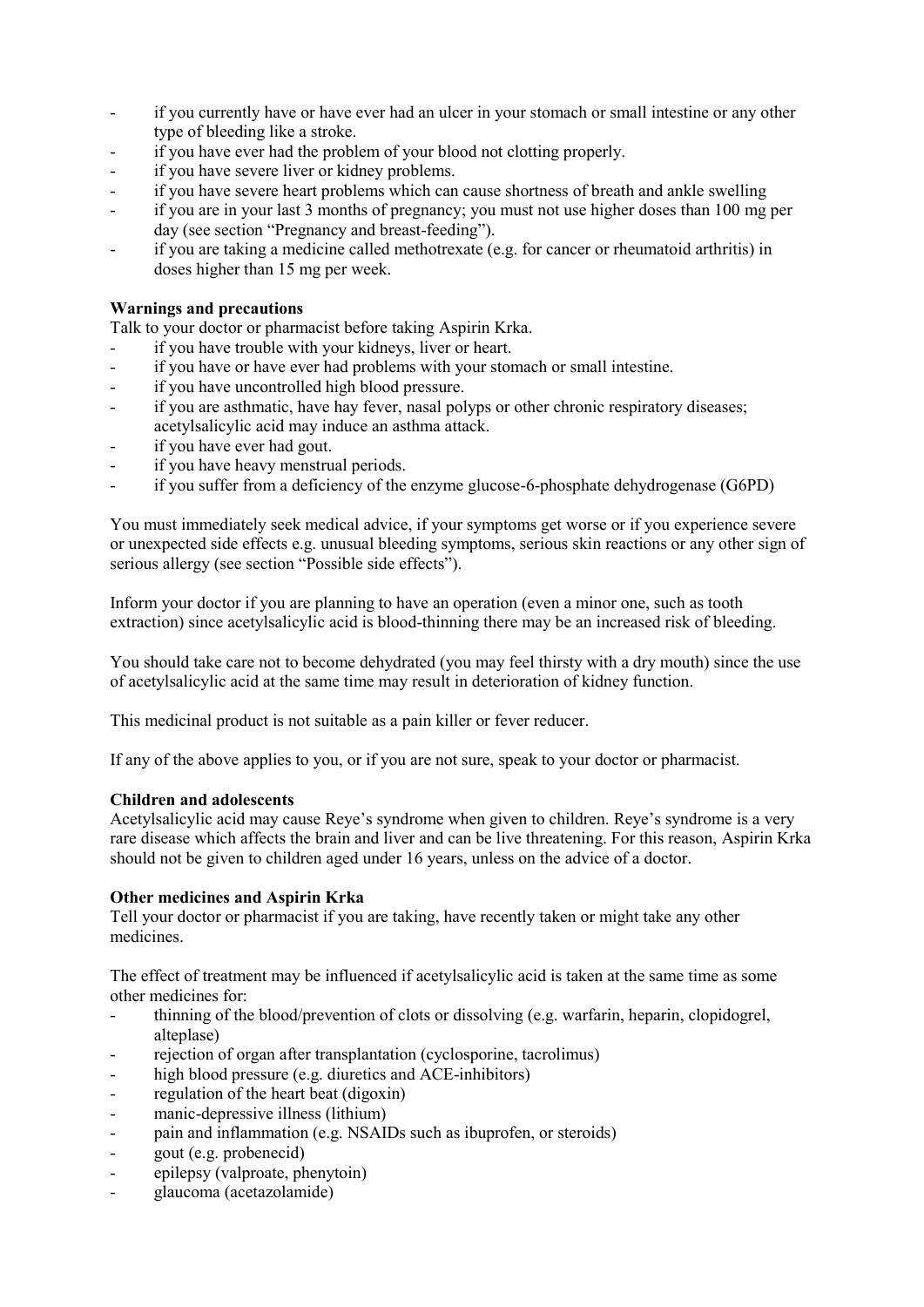- cancer or rheumatoid arthritis (methotrexate; in doses lower than 15 mg per week)
- diabetes (e.g. glibenclamide, insulin)
- depression (selective serotonin re-uptake inhibitors (SSRIs) such as sertraline or paroxetine).
- use as hormone replacement therapy when the adrenal glands or pituitary gland have been destroyed or removed, or to treat inflammation, including rheumatic diseases and inflammation of the intestines (corticosteroids)

# **Aspirin Krka with food and drink and alcohol**

Drinking alcohol may possibly increase the risk of gastrointestinal bleeding and prolong bleeding time.

# **Pregnancy and breast-feeding and fertility**

If you are pregnant or breast-feeding, think you may be pregnant or are planning to have a baby, ask your doctor or pharmacist for advice before taking this medicine.

Pregnant women should not take acetylsalicylic acid during pregnancy unless advised by their doctor. You should not take Aspirin Krka if you are in the last 3 months of pregnancy, unless you are advised to do so by your doctor and then the daily dose should not exceed 100 mg (see section "Do not take Aspirin Krka"). Regular or high doses of this medicinal product during late pregnancy can cause serious complications in the mother or baby.

Breast-feeding women should not take acetylsalicylic acid unless advised by their doctor.

# **Driving and using machines**

Aspirin Krka should not affect your ability to drive and use machines.

# **Aspirin Krka contains lactose**

If you have been told that you have an intolerance to certain sugars, please inform your doctor before taking this medicine.

**Aspirin Krka 75 mg contains sunset-yellow (E110)** which may cause allergic reaction.

# **3. How to take Aspirin Krka**

Always take this medicine exactly as your doctor or pharmacist has told you. Check with your doctor or pharmacist if you are not sure.

#### Adults

Prevention of heart attacks:

The recommended dose is 75-160 mg once daily.

Prevention of strokes:

The recommended dose is 75-325 mg once daily.

Prevention of cardiovascular problems in patients who suffer from stable or unstable angina (a type of chest pain):

The recommended dose is 75-160 mg once daily.

Prevention formation of blood clots after certain types of heart surgery:

The recommended dose is 75-160 mg once daily.

This medicine should not be used at higher doses unless advised by a doctor, and then the dose should not exceed 325 mg a day.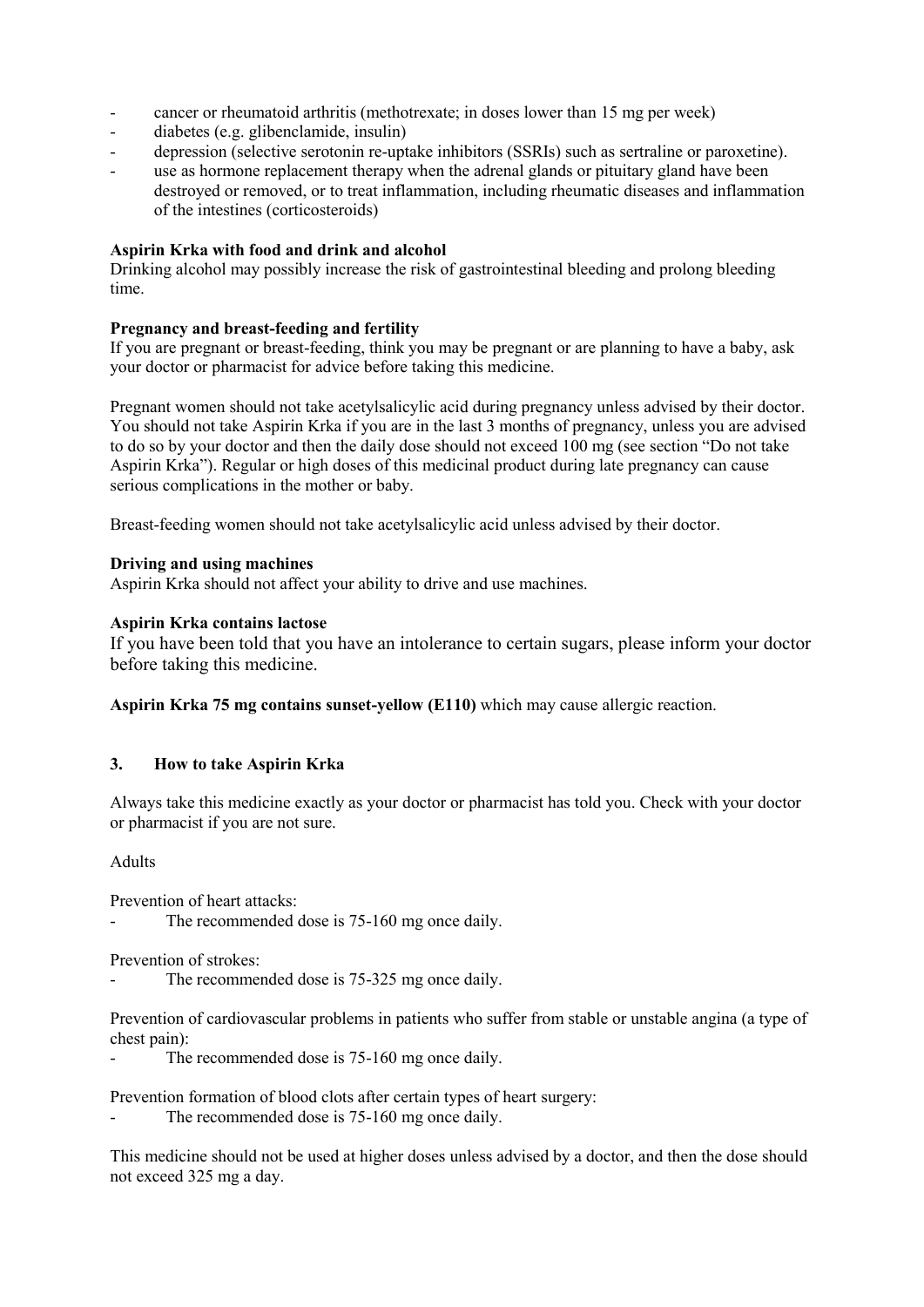# Elderly

As for adults. In general, acetylsalicylic acids should be used with caution in elderly patients who are more prone to adverse events. Treatment should be reviewed at regular intervals.

#### **Use in children and adolescents**

Acetylsalicylic acid should not be administered to children and adolescents younger than 16 years, unless prescribed by a doctor (see section "Warnings and precautions").

## Method of administration

#### For oral use.

The tablets should be swallowed whole with sufficient fluid (1/2 glass of water). The tablets have a gastroresistant coating which prevents irritant effects on the gut, and should therefore not be crushed, broken or chewed.

# **If you take more Aspirin Krka than you should**

If you (or someone else) accidentally take too many tablets, you should tell your doctor at once or contact immediately the nearest casualty department. Show any left over medicines or the empty packet to the doctor.

Symptoms of overdose may include ringing in ears, hearing problems, headache, dizziness, confusion, nausea, vomiting and abdominal pain. A large overdose can lead to more rapid breathing than normal (hyperventilation), fever, excess sweating, restlessness, seizures, hallucinations, low blood sugar, coma and shock.

# **If you forget to take Aspirin Krka**

If you miss a dose, wait until it is time for your next dose, then go on as normal. Do not take a double dose to make up for a forgotten tablet.

# **If you stop taking Aspirin Krka**

Do not stop taking Aspirin Krka without asking your doctor.

If you have any further questions on the use of this medicine, ask your doctor or pharmacist.

# **4. Possible side effects**

Like all medicines, this medicine can cause side effects, although not everybody gets them.

#### **If you notice any of the following serious side effects, stop taking Aspirin Krka and contact a doctor immediately:**

- Sudden wheezing, swelling of your lips, face or body, rash, fainting or difficulties swallowing (severe allergic reaction)**.**
- Reddening of the skin with blisters or peeling and may be associated with a high fever and joint pains. This could be erythema multiforme, Stevens-Johnson syndrome or Lyell's syndrome.
- Unusual bleeding, such as coughing up blood, blood in your vomit or urine, or black stools.

# **Other side effects include:**

Common (may affect up to 1 in 10 people):

- Nausea, vomiting, diarrhoea.
- Indigestion.
- Increased tendency for bleeding.

#### Uncommon (may affect up to 1 in 100 people):

- Hives.
- Runny noses.
- Breathing difficulty.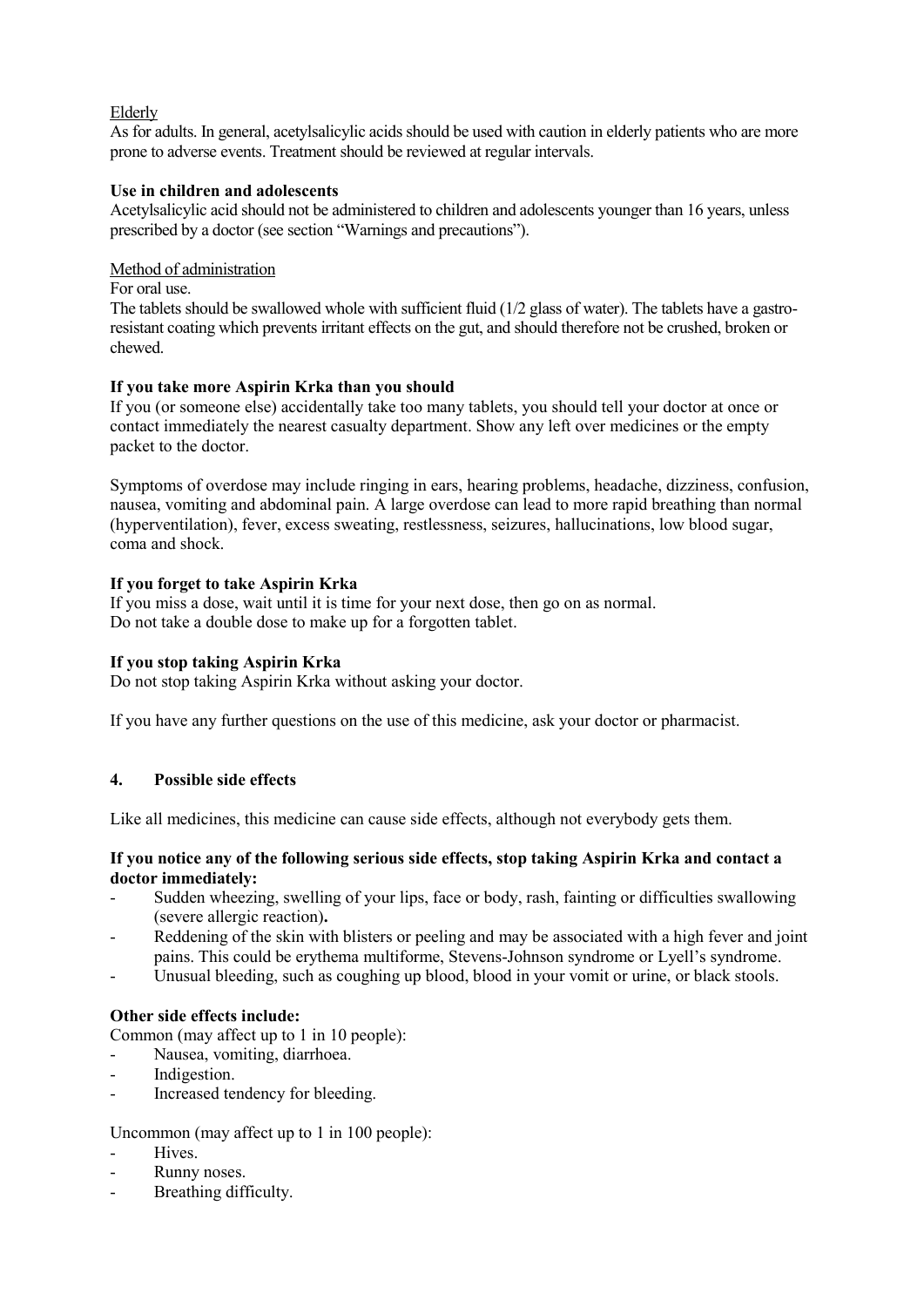Rare (may affect up to 1 in 1,000 people):

- Severe bleeding in the stomach or intestines, brain haemorrhage; altered number of blood cells.
- Cramps in the lower respiratory tract, asthma attack.
- Inflammation in the blood vessels.
- Bruising with purple spots (cutaneous bleeding).
- Severe skin reactions such as rash known as erythema multiforme and it's life threatening forms Stevens-Johnson syndrome and Lyell's syndrome.
- Hypersensitivity reactions, such as swelling of e.g. lips, face or body, or shock.
- Reye's syndrome (a very rare disease in children which affects the brain and liver (see section 2 "Children and adolescents"))
- Abnormal heavy or prolonged menstrual periods

Not known (frequency cannot be estimated from the available data):

- Ringing in your ears (tinnitus) or reduced hearing ability.
- Headache.
- Vertigo.
- Ulcers in stomach or small intestine and perforation.
- Prolonged bleeding time.
- Impaired kidney function, acute renal failure.
- Impaired liver function, increased liver enzymes.
- High level of uric acid or low levels of sugar in the blood.

# **Reporting of side effects**

If you get any side effects, talk to your doctor or pharmacist. This includes any possible side effects not listed in this leaflet. You can also report side effects directly via HPRA Pharmacovigilance, Earlsfort Terrace, IRL - Dublin 2; Tel: +353 1 6764971; Fax: +353 1 6762517. Website: www.hpra.ie; E-mail: [medsafety@hpra.ie.](mailto:medsafety@hpra.ie)

By reporting side effects you can help provide more information on the safety of this medicine.

#### **5. How to store Aspirin Krka**

Keep this medicine out of the sight and reach of children.

Do not store above 25°C.

Store in the original package in order to protect from light.

Do not use this medicine after the expiry date which is stated on the blister after EXP. The expiry date refers to the last day of that month.

Do not throw away any medicines via wastewater or household waste. Ask your pharmacist how to throw away medicines you no longer use. These measures will help protect the environment.

#### **6. Contents of the pack and other information**

#### **What Aspirin Krka contains**

- The active substance is acetylsalicylic acid. Each gastro-resistant tablet contains 75 mg acetylsalicylic acid.
- The other ingredients are: